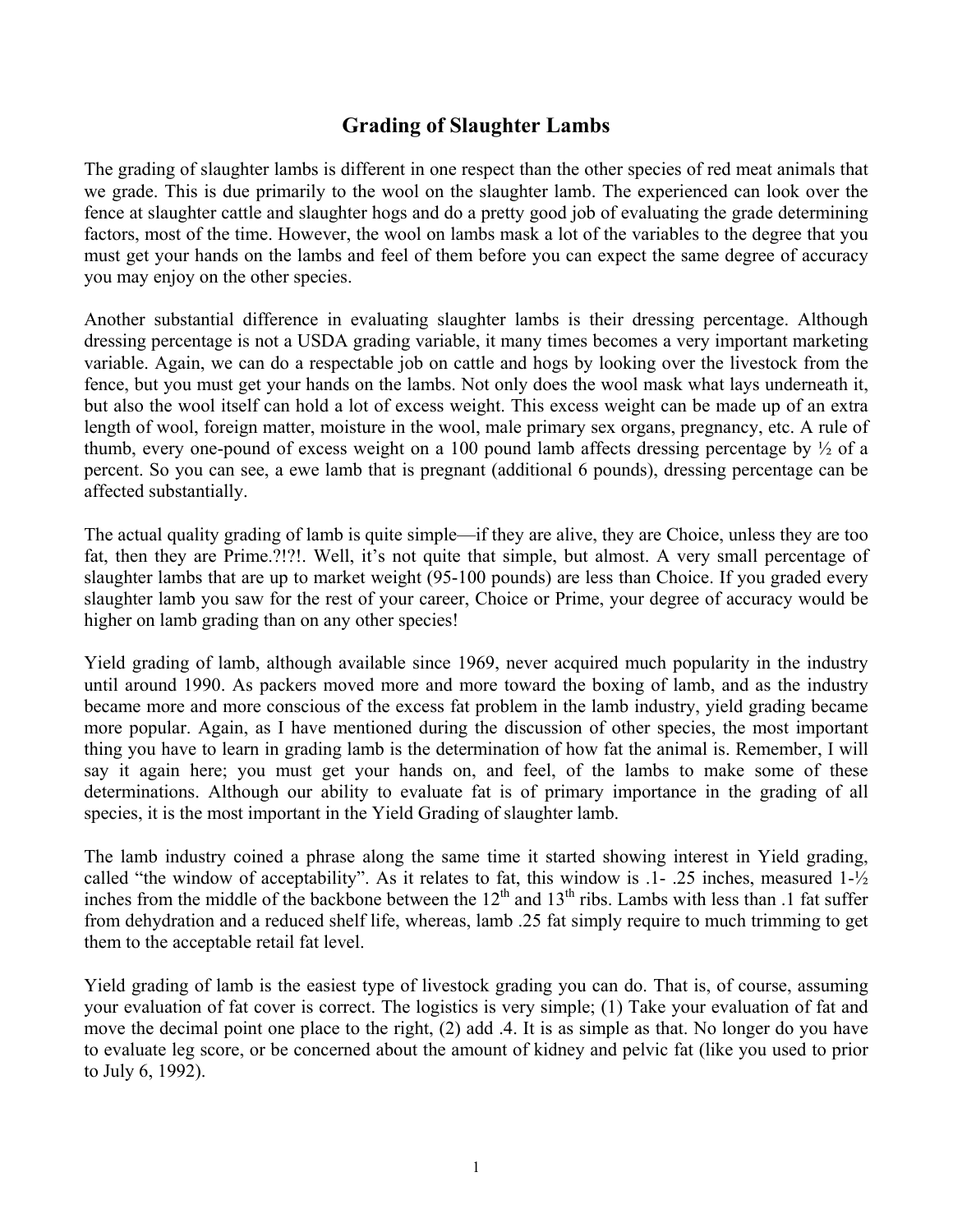The removal of kidney and pelvic (KP) fat as a variable in yield grading was a gift to the livestock grader. The "fly in the ointment" when it came to live, slaughter lamb grading, was KP fat. KP fat can range from .5% to who knows on the top end. I have personally cut KP fat out of a couple of lamb carcasses, weighed it, and it was over 18%! And, to confound the issue even more, this type of lamb does not need to have a lot of external fat like you would expect. In fact, of the two lambs that I know had 18+% KP, neither one of them was outside the fat "window of acceptability. Actually, they were both closer to the middle of the window than they were to the fat end of the spectrum! If it was always the excessively fat ones that had the excessive KP, we would do an amazingly good job at predicting fat cover. I will tell you this in hope that it will help, KP is not generally a problem in spring lambs, however, on old crop lambs, you best grab hold of yourself (use both hands)! Going further, each 4% of KP, affected yield grade by one full yield grade, prior to July 6, 1992. How far do you suspect one could miss the KP on live lambs when it ranges from .5% to 18+%? Your guess is as good as mine. I made the statement in the first printing of this document, that "I will never be comfortable with our evaluation of slaughter lambs for yield grade, until kidney and pelvic fat will no longer be a consideration for yield grade." Thank goodness that day finally came, all lambs graded after July 6, 1992, must have their KP fat removed by the meat packer, before offering the lamb carcass for grading. What this means to the live lamb grader, is that you grade the lamb without KP fat being i a consideration, i.e., you assume it will be removed from the carcass.

Although it is not an actual part of grading, length of wool is such an important factor that the classifications of wool deserves mentioning here. They are:

| Comparison   | <b>Length of Wool</b> |
|--------------|-----------------------|
| Wooled       | Over 2 inches         |
| Fall Shorn   | 1-2 inches            |
| No. 1 pelt   | $5/8$ to 1 inch       |
| No. $2$ pelt | $3/8 - 5/8$ inch      |
| No. 3 pelt   | $1/8 - 3/8$ inch      |
| No. 4 pelt   | Less than $1/8$ inch  |

### **Application of Standards**

Grades of slaughter ovines, are intended to be directly related to the grades of the carcasses they produce. To accomplish this, the slaughter ovine grade standards are based on factors, which are directly related to the quality grades and yield grades of ovine carcasses. The quality grade of a slaughter ovine is determined by a composite evaluation of two general considerations, which influence carcass excellence: conformation and quality.

### **Specifications for Official U.S. Standards for Grades of Slaughter Lambs (Quality)**

Prime: (1) Slaughter lambs having minimum conformation requirements for the prime grade, tend to be thickly muscled throughout, and they are moderately wide and thick in relation to their length and height. In handling, the backbone and ribs are slightly discernible. Prime grade lambs exhibit evidences of rather high quality. The bones tend to be proportionately small, the joints tend to be smooth, and the body tends to be smooth and symmetrical.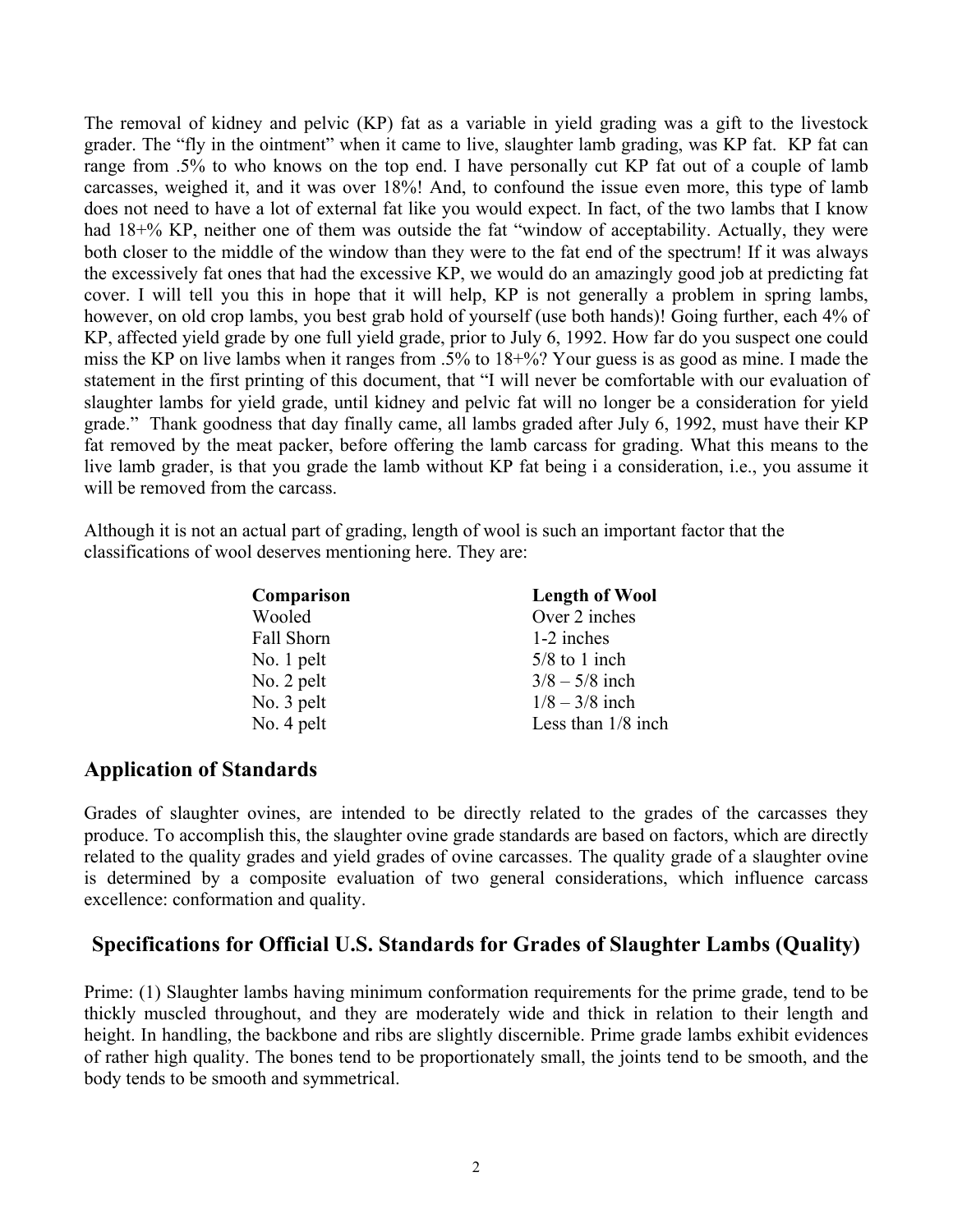(2) To qualify for the Prime grade, a lamb must possess the minimum qualifications for finish, regardless of the extent that its conformation may exceed the minimum requirements for Prime. However, a development of finish, which is superior to that specified as minimum for the Prime grade, may compensate on an equal basis, for a development of conformation which is inferior to that specified for Prime as indicated in the following example: A lamb which has evidences of finish equivalent to the midpoint of the Prime grade, may have conformation equivalent to the midpoint of the Choice grade and remain eligible for Prime. However, in no instance may a lamb be graded Prime which has a development of conformation inferior to that specified as minimum for the Choice grade.

Choice: (1) Slaughter lambs having minimum conformation requirements for the Choice grade are slightly thick muscled throughout and they tend to be slightly wide and thick in relation to their length and height. In handling, the backbone and ribs are moderately prominent. Older, mature lambs have a moderately thin fat covering over the back, ribs, loin, and rump. In handling, the backbone and ribs are slightly prominent. Choice grade lambs usually present moderately refined appearance.

(2) A development of quality which is superior to that specified as minimum for the Choice grade may compensate, on a equal basis, for a development of conformation which is inferior to that specified as minimum for Choice as indicated in the following example: A lamb which has evidences of quality equivalent to the midpoint of the Choice grade may have conformation equivalent to the midpoint of the Good grade. Also, a lamb which has conformation at least one-third grade superior to that specified as minimum for the Choice grade may qualify for Choice with a development of quality equivalent to the lower limit of the upper one-third of the Good grade. Compensation of superior conformation for inferior quality is limited to one-third grade of deficient quality.

Good: (1) Slaughter lambs having minimum conformation requirements for the Good grade are slightly thin muscled throughout, and are moderately narrow in relation to their length and height, and are slightly narrow over the back, loin, and rump. In handling, the shoulders, backbone, hips, and ribs are prominent. Older, more mature lambs have slightly more than a thin fat covering over the back, ribs, and loin. In handling, the bones of the shoulders, backbone, hips, and ribs are rather prominent. Good grade lambs may present evidences of slightly low quality. The bones and joints are usually moderately large, and the body is somewhat lacking in symmetry and smoothness.

(2) A development of quality which is superior to that specified as minimum for the Good grade may compensate, on an equal basis, for a development of conformation which is inferior to that specified as minimum for Good, as indicated in the following example: A lamb which has evidences of quality at least one-third grade superior to that specified as minimum for the Good grade may have conformation equivalent to the minimum for the upper one-third of the Utility grade and remain eligible for Good. However, in no instance may a lamb be graded Good which has a development of conformation inferior to the minimum for the Utility grade. Also, a lamb which has conformation at least one-third grade superior to that specified as minimum for the Good grade may qualify for Good with a development of quality equivalent to the lower limit of the upper-third of the Utility grade. Compensation of superior conformation for inferior quality is also limited to one-third grade of deficient quality.

Utility: The Utility grade consists of those lambs whose characteristics are inferior to those specified as minimum for the Good grade.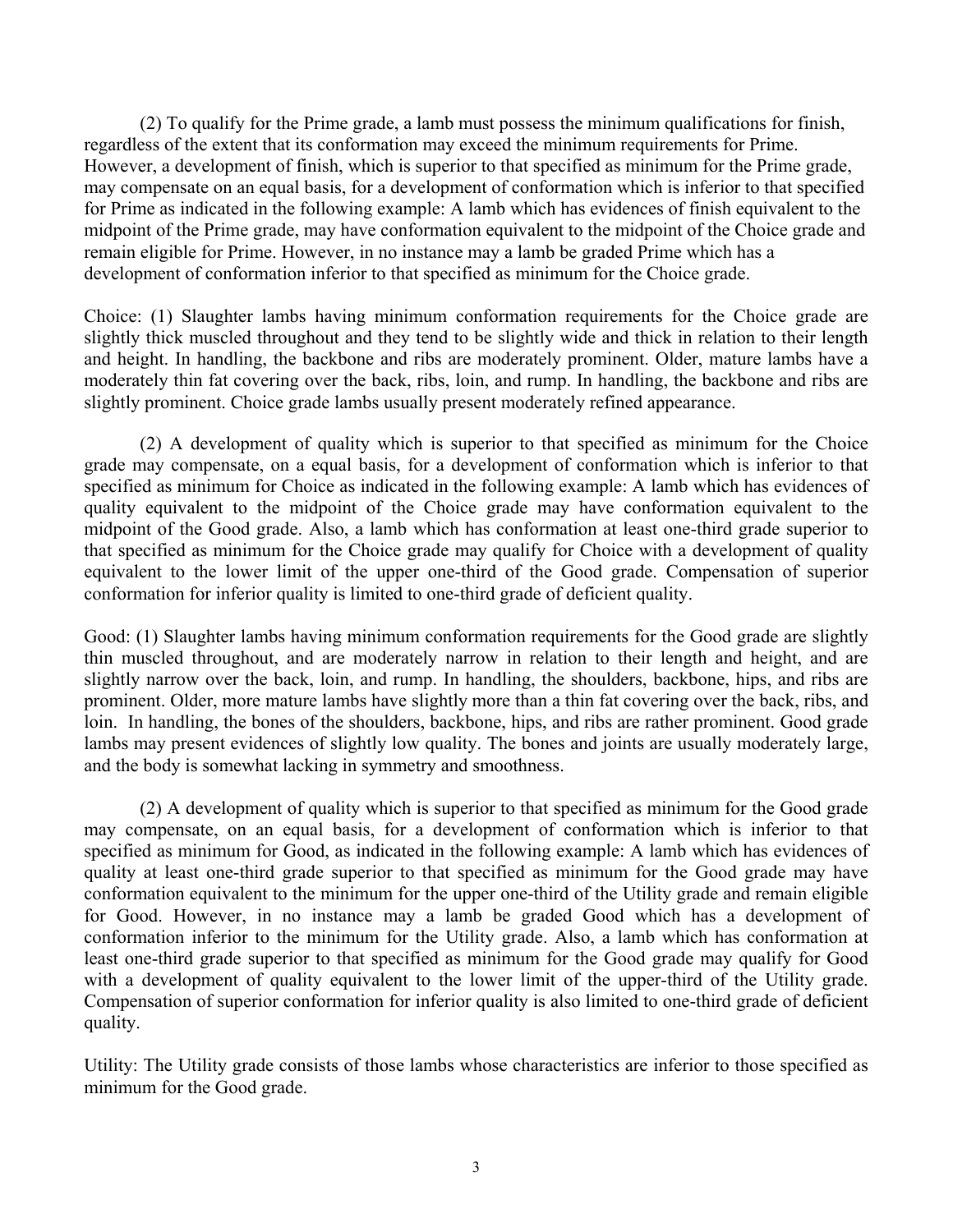## **Qualifications for Official U.S. Standards for Grades of Slaughter Lambs, Yearlings, and Sheep (yield)**

**Yield Grade 1**: Yield Grade 1 slaughter lambs, yearlings, and sheep produce carcasses, which have very high yields of boneless retail cuts. Ovines with characteristics that qualify them for the lower limits of Yield Grade 1 (near the borderline between Yield Grade 1 and Yield Grade 2) will have only a slightly thin covering of external fat over the back, loin, and ribs, and a slightly thick covering of fat over the rump. They are slightly shallow through the flanks and the brisket, and cod or udder, have some evidence of fullness. In handling, the backbone, ribs, and ends of bones at the loin edge are slightly prominent. A carcass produced from slaughter ovines of this description might have 0.15 inch of fat over the ribeye. (ii) A carcass in Yield Grade 1 with the maximum amount of fat allowed would have an adjusted fat thickness of 0.15 inch. Such a carcass with normal fat distribution and weighting 55 pounds would also have a body wall thickness of about 0.75 inch, and one weighing 75 pounds would have a body wall thickness of about 0.85 inch.



**Choice Yield Grade 1.8**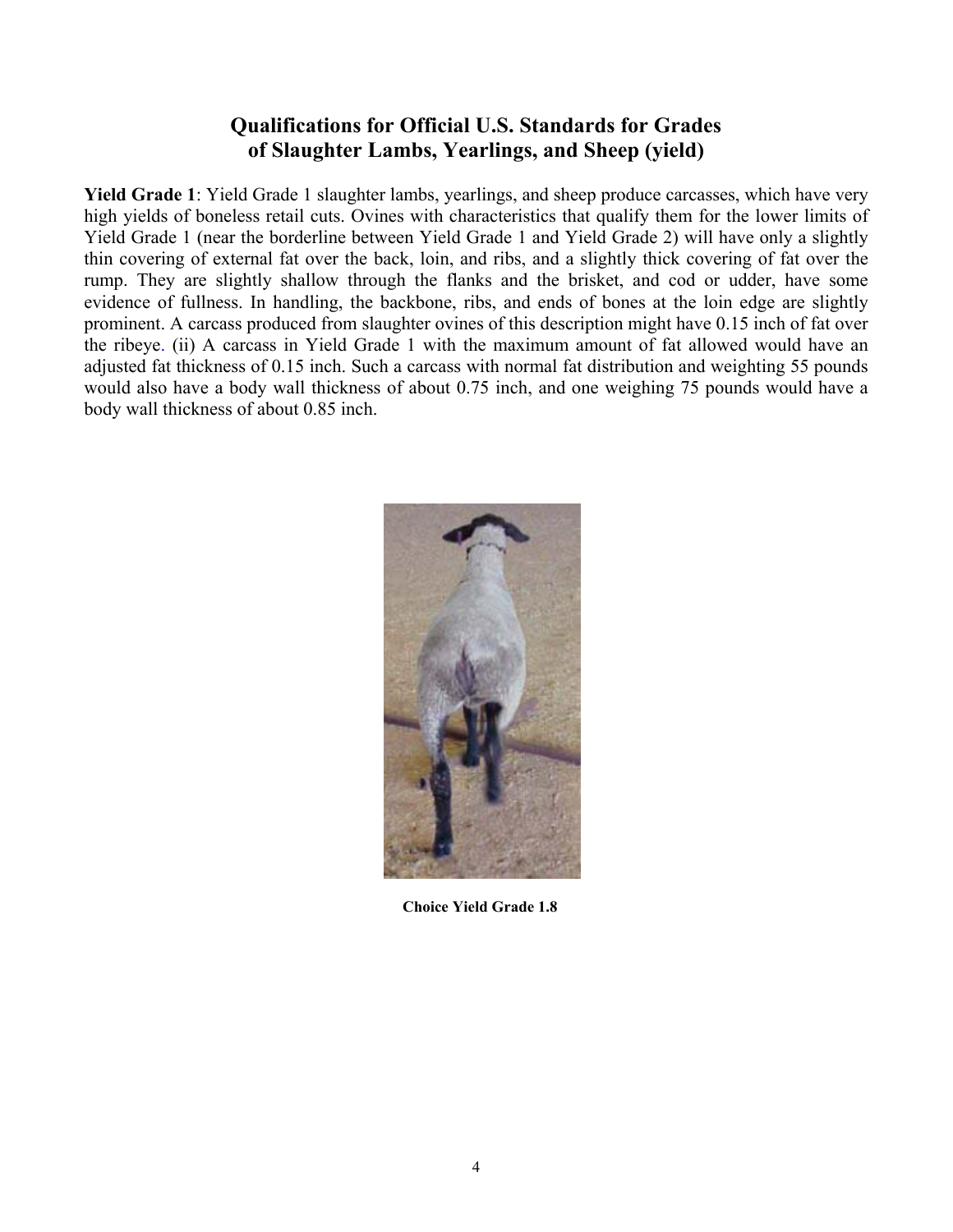**Yield Grade 2**: Yield Grade 2 slaughter lambs, yearlings, and sheep produce carcasses with high yields of boneless retail cuts. Ovines with characteristics qualifying them for the lower limits of Yield Grade 2 (near the borderline between Yield Grade 2 and Yield Grade 3) will have a slightly thick layer of external fat over the back, loin and ribs, and a thick covering of fat over the rump. They tend to be slightly deep and full through the flanks and the brisket, and cod or udder are moderately full. In handling, the backbone, ribs, and ends of bones at the loin edge are readily discernible. A carcass produced from slaughter ovines of this description might have 0.25 inch of fat over the ribeye. (ii) A carcass in Yield Grade 2 with the maximum amount of fat allowed would have an adjusted fat thickness of 0.25 inch. Such a carcass with normal fat distribution and weighing 55 pounds would also have a body wall thickness of about 0.90 inch, and one weighing 75 pounds would have a body wall thickness of about 1.00 inch.



**Choice Yield Grade 2.8**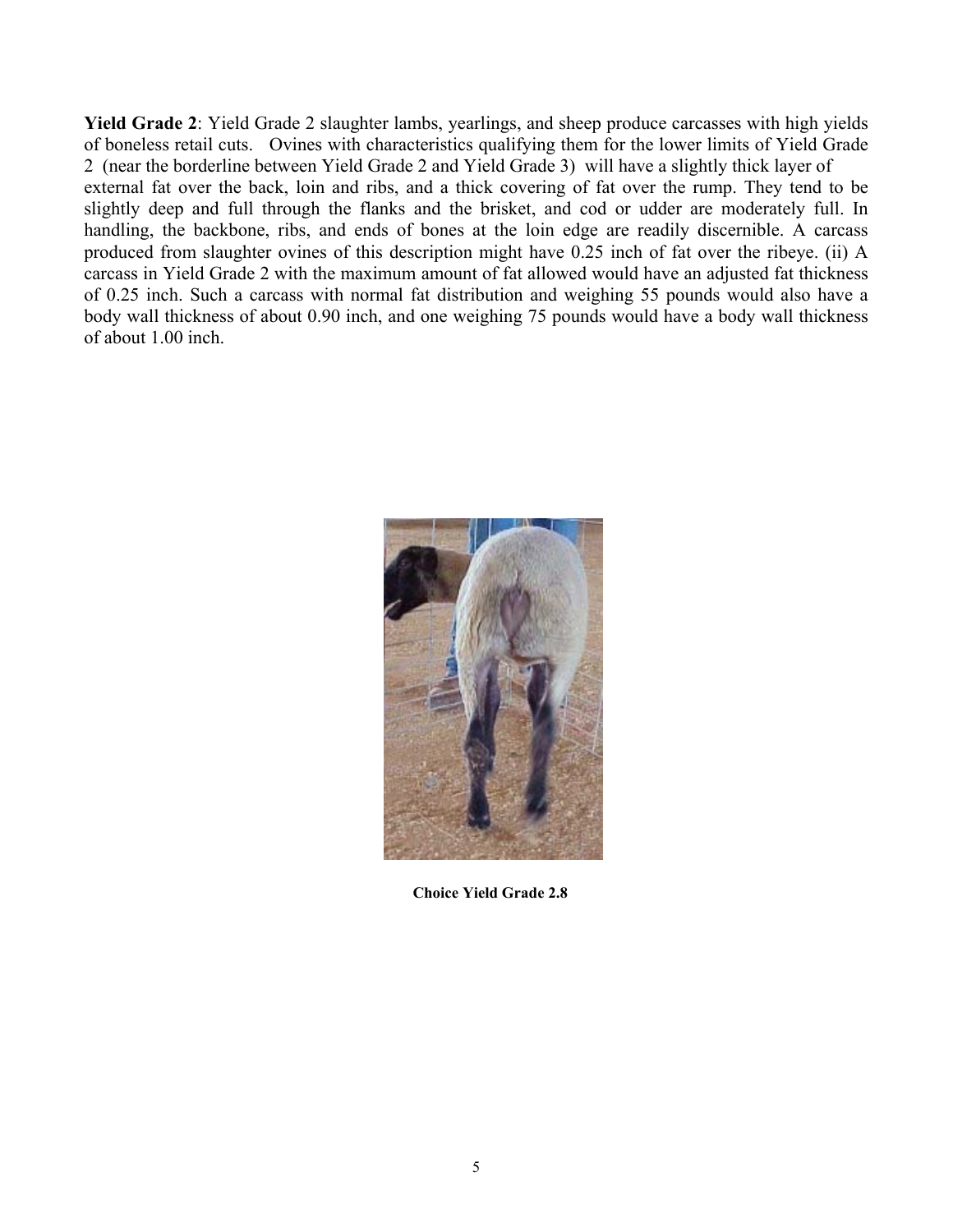**Yield Grade 3**: Yield Grade 3 slaughter lambs, yearlings, and sheep produce carcasses with intermediate yields of boneless retail cuts. Ovines with characteristics qualify them for the lower limits of Yield Grade 3 (near the borderline between Yield Grade 3 and Yield Grade 4) will have a thick covering of fat over the back and loin and a very thick covering of fat over the rump and down over the ribs. The flanks are deep and full and the brisket and cod or udders are full. In handling, the backbone, ribs, and ends of bones at the loin edge are difficult to distinguish. A carcass produced from slaughter ovines of this description might have 0.35 inch of fat over the ribeye. (ii) A carcass in Yield Grade 3 with the maximum amount of fat allowed would have an adjusted fat thickness of 0.35 inch. Such a carcass with normal fat distribution and weighing 55 pounds would also have a body wall thickness of about 1.05 inches, and one weighing 75 pounds would have body wall thickness of about 1.15 inches.



**Prime Yield Grade 3.4**